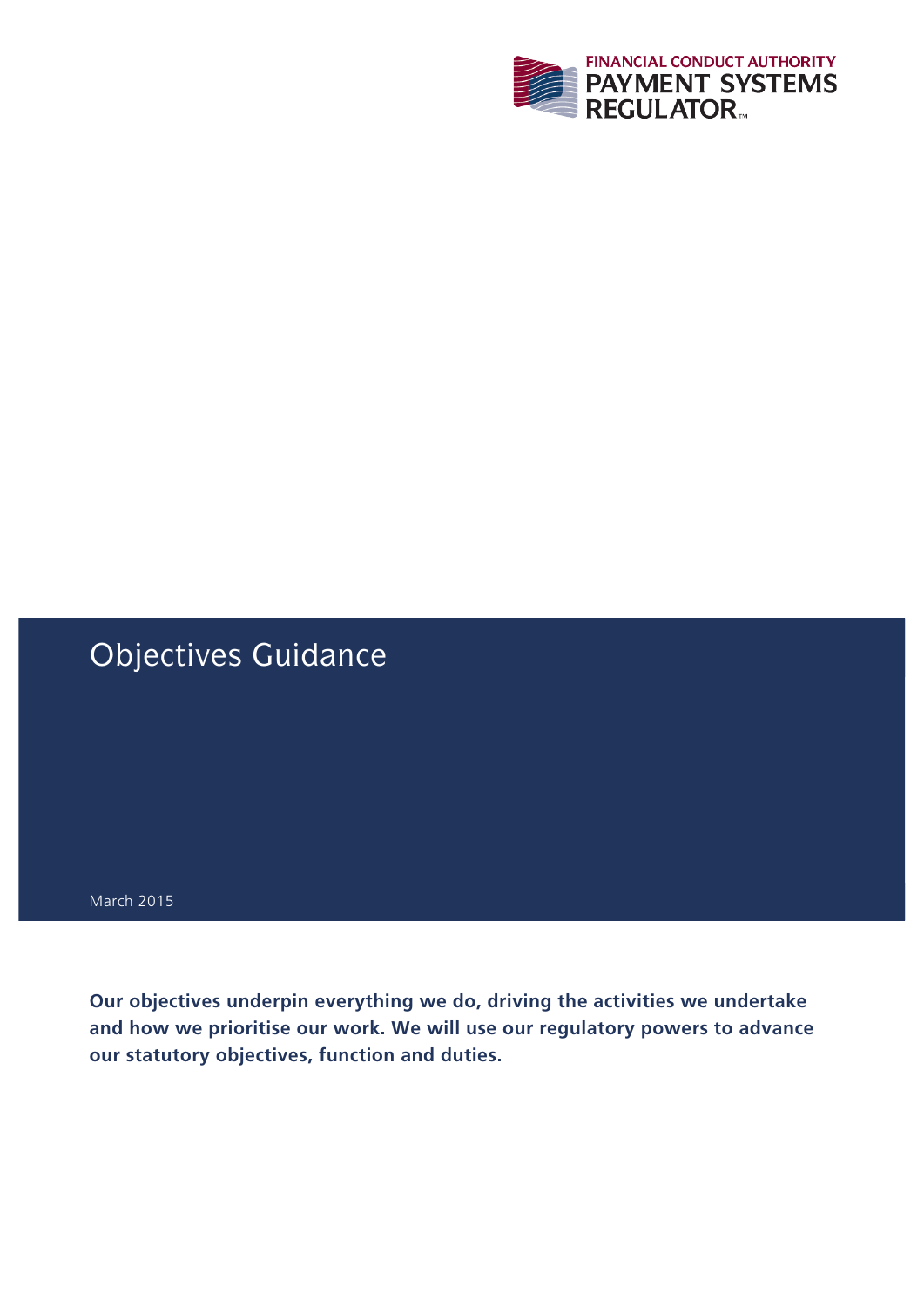#### **1. Purpose**

- 1.1 Our responsibilities are primarily set out in the Financial Services (Banking Reform) Act 2013 (FSBRA). We are an economic regulator, and share competition powers with the competition authorities.<sup>1</sup> We are required to give guidance on how we intend to advance our objectives in discharging our functions for different categories of payment system or participants<sup>2</sup> in payment systems.<sup>3</sup> Our primary focus is on making payment systems work well for service-users.
- 1.2 We will keep this guidance under review and update it as appropriate.

<sup>1</sup> See Section 8 below concerning our competition law powers and Section 9 concerning how we will work with other authorities.

<sup>2</sup> Participants in regulated payment systems are Operators of payment systems, Infrastructure Providers and Payment Service Providers (PSPs), see section 42(3)(5) FSBRA.

<sup>&</sup>lt;sup>3</sup> Section 96 FSBRA.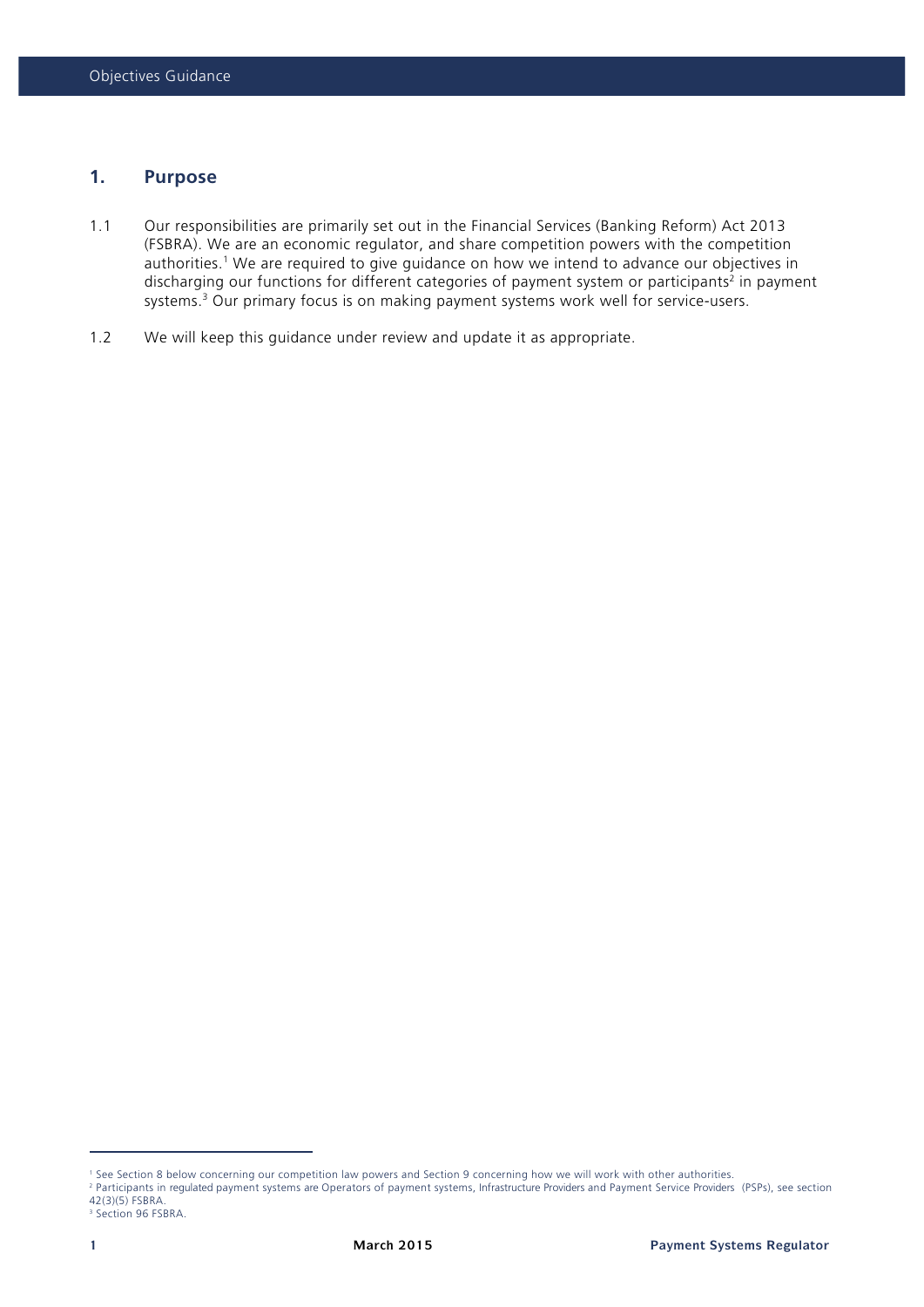# **2. Overview**

- 2.1 Everything we do when discharging our general functions must, so far as reasonably possible, advance one or more of our objectives. These are<sup>4</sup>:
	- the competition objective
	- the innovation objective, and
	- the service-user objective.
- 2.2 In addition, when carrying out our functions we must have regard to the importance of maintaining the stability of, and confidence in, the UK financial system. We must have regard to the importance of payment systems in relation to the performance of the Bank of England's (the Bank) functions. We must also have regard to certain regulatory principles in FSBRA;<sup>5</sup> which we have set out in section 10 of this document.
- 2.3 You will find three main sections in this document, each of which deals with one of our statutory objectives.
- 2.4 There is no hierarchy in our objectives each is as important as the others. For the most part they are mutually supportive. For example, competition will tend to drive innovation in infrastructure, and service-users should benefit from greater innovation in payment systems. If tension arises between our objectives, we will take the course of action that aligns with our strategic priorities and that is in the best interests of service-users.
- 2.5 We will be open about the role our objectives play in our decisions. We will communicate the actions we are taking by engaging with stakeholders, through our website, and through publications such as reports, studies, decisions and our Annual Report.

 <sup>4</sup> See sections 50–52 FSBRA, and see also Appendix 1.

<sup>5</sup> See section 53 FSBRA, and see also Appendix 2.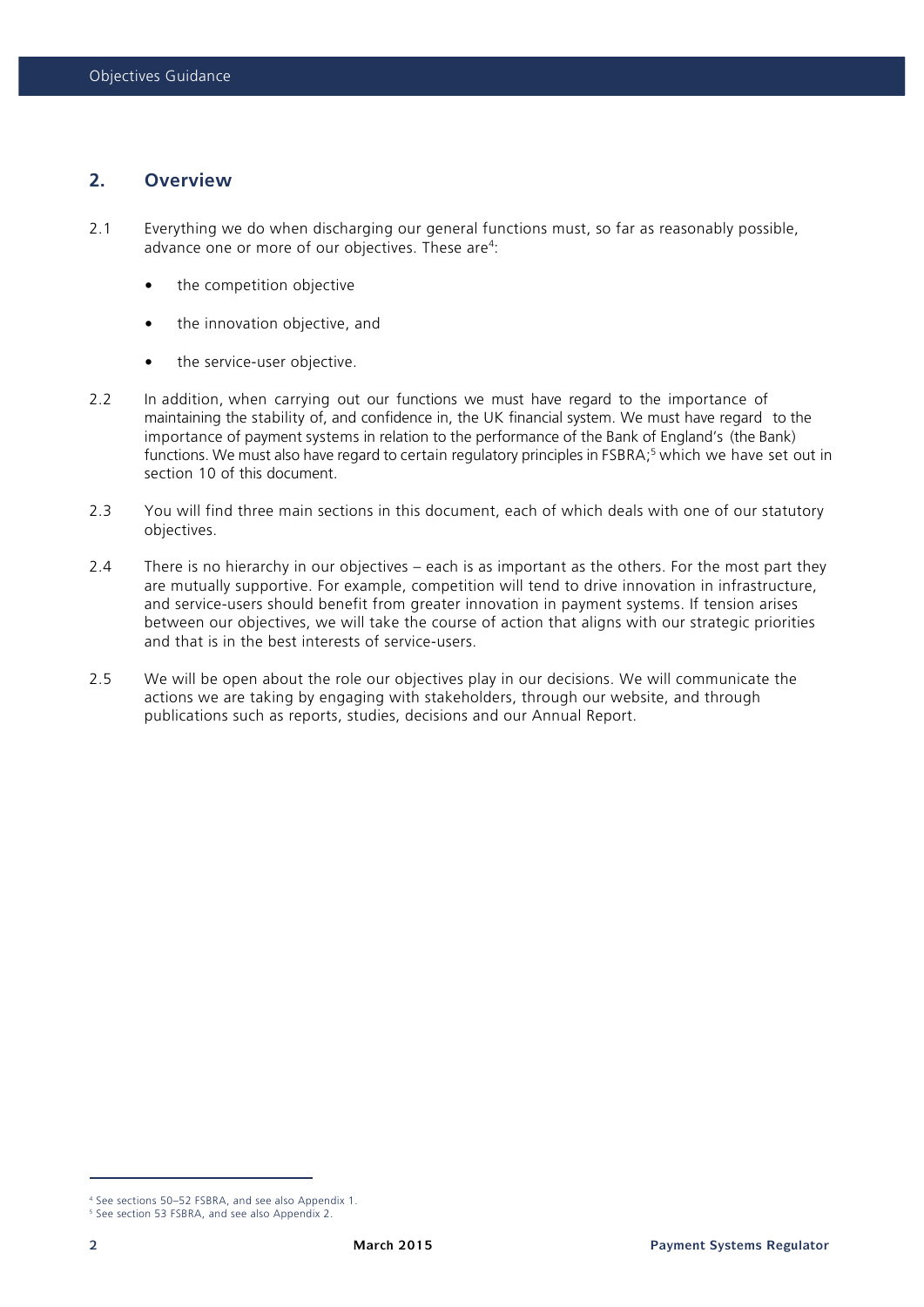# **3. How we define service-users**

- 3.1 Service-users are those who use, or are likely to use, services provided by payment systems.<sup>6</sup> This is a wide definition, which includes, but is not limited to:
	- Payment service providers (PSPs<sup>7</sup>) including direct and indirect participants in payment systems such as banks, building societies, credit unions, ATM operators, authorised and small e-money institutions,<sup>8</sup> and authorised and small payment institutions.<sup>9</sup>
	- Customers of direct and indirect participants of payment systems, including government departments, large corporations, small and medium-sized enterprises (SMEs), mid-market enterprises (MMEs), retailers, utilities, charities and individual consumers.

<sup>6</sup> See section 52 FSBRA.

<sup>7</sup> PSP, according to section 42(5) FSBRA, in relation to a payment system, means any person who provides services to persons who are not participants in the system for the purposes of enabling the transfer of funds using the payment system.

<sup>8</sup> A person that has been granted authorisation under a national legislation implementing title II of the Electronic Money Directive (2009/11/EC)

including, for the avoidance of doubt, a person who has been granted a waiver from full authorisation and been registered in accordance with Article 9 Electronic Money Directive (a 'small EMI').

<sup>9</sup> A person that has been granted authorisation under a national legislation implementing the Payment Services Directive (2007/64/EC) (PSD) or been granted a waiver from full authorisation and been registered in accordance with Article 26 PSD (a 'small PI').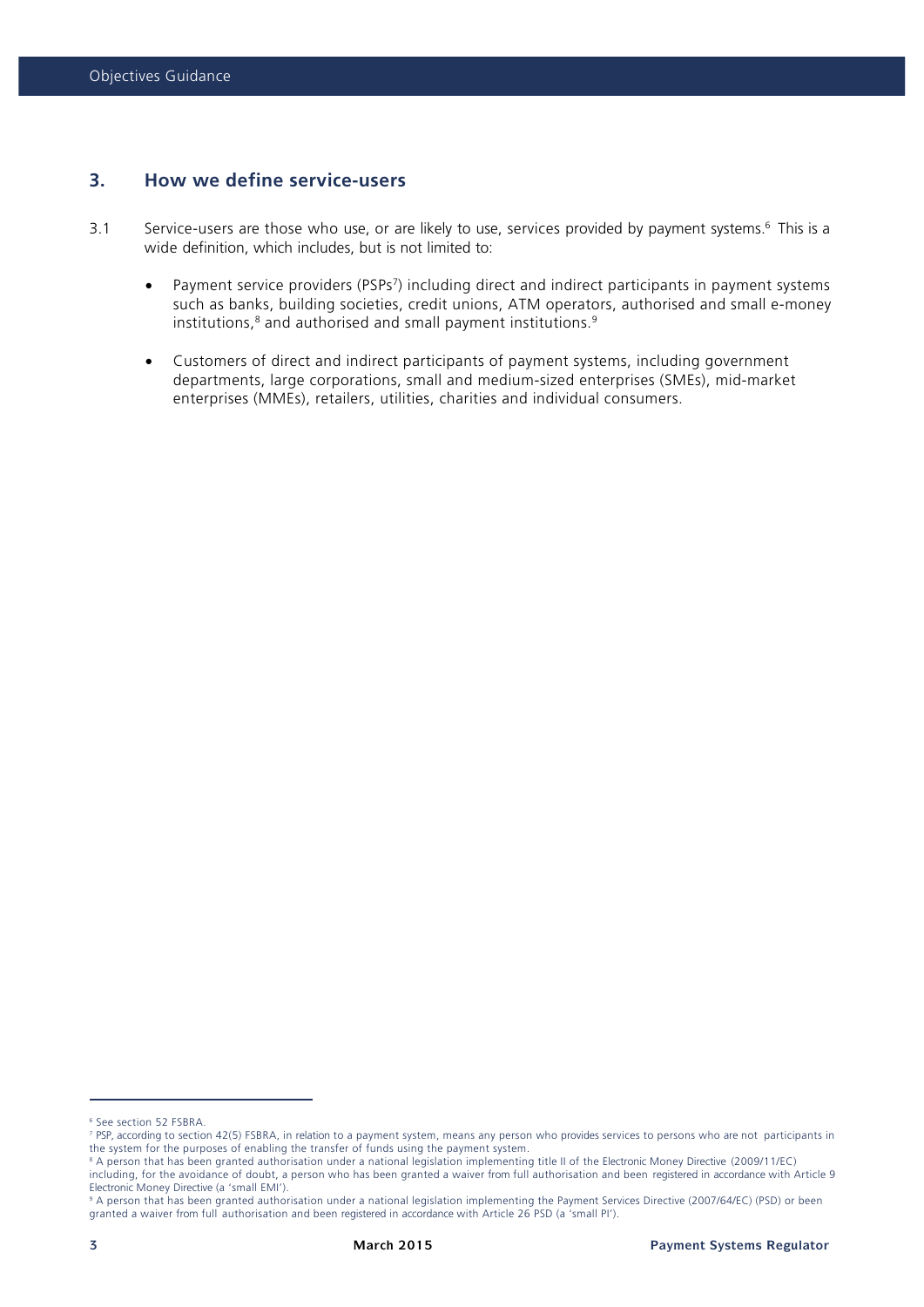# **4. Our competition objective**

- 4.1 This objective is to promote effective competition in the markets for payment systems and for services provided by payment systems in the interests of service-users. Our work will focus on promoting and protecting the process of competition in the interests of service-users, rather than promoting or protecting specific competitors.
- 4.2 The legislation stipulates that promoting effective competition includes promoting effective competition between different:
	- operators of payment systems (Operators)10
	- PSPs
	- $\bullet$  infrastructure providers (Infrastructure Providers)<sup>11</sup>
- 4.3 We will promote effective competition where it is in the interests of service-users.
- 4.4 As set out in FSBRA, we may have regard to the following when assessing how effective competition is:
	- existing and potential service-users their needs, how easy it is for them to use the services provided by payment systems and how easy it is for them to switch suppliers
	- existing and potential PSPs their needs, how easy it is for them to provide services using payment systems and to switch providers
	- existing and potential Infrastructure Providers their needs and how easy it is to provide infrastructure for operating payment systems
	- Operators their needs and how easy it is for them to change the infrastructure used to operate their payment systems
	- new entrants how easy it is for them to enter the market
	- how far competition is contributing to the development of efficient and effective infrastructure for operating payment systems
	- how far competition is encouraging innovation, and
	- the level and structure of fees, charges or other costs associated with participation in payment systems<sup>12</sup>.
- 4.5 While competition generally brings better outcomes for service-users, collaboration between participants in payment systems may sometimes be appropriate and ultimately in the interests of service-users. For example, collaboration within payment systems can enable smaller PSPs to have access to payment systems and, therefore, increase competition between PSPs at the retail level.

<sup>&</sup>lt;sup>10</sup> Operator, according to section 42(3) FSBRA, in relation to a payment system, means any person with responsibility under the system for managing or operating it; and any reference to the operation of a payment system includes a reference to its management.

<sup>11</sup> Infrastructure Provider, according to section 42(4) FSBRA, in relation to a payment system, means any person who provides or controls any part of the infrastructure used for the purposes of operating the payment system.

<sup>12</sup> Section 50(3) FSBRA, and see also Appendix 1.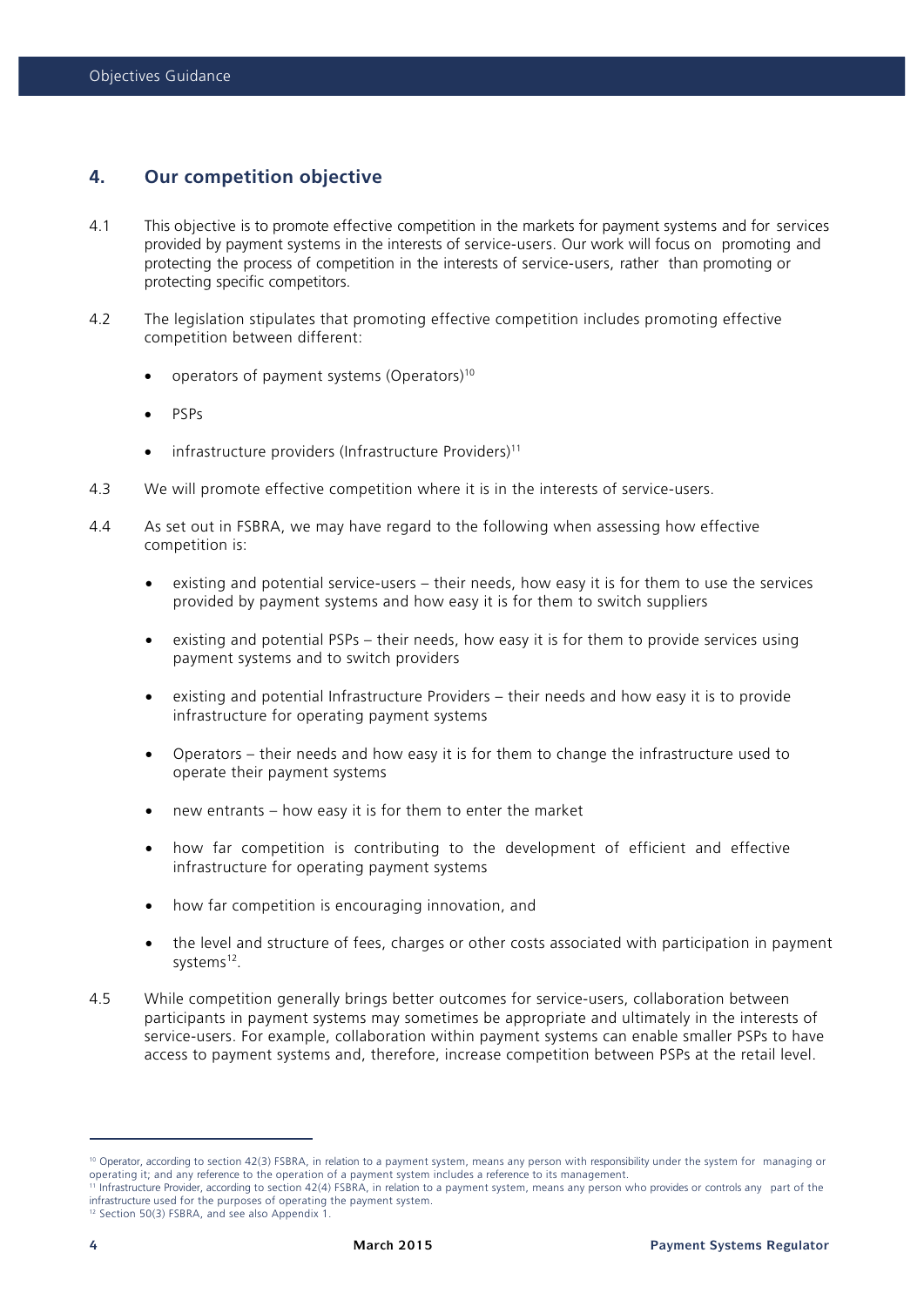#### Objectives Guidance

- 4.6 We will consider market features that could indicate that there are competition issues, including, for example:
	- levels of market concentration
	- barriers to entry or expansion
	- common ownership of competing facilities
	- market power of buyers or suppliers
	- laws and regulations
	- information asymmetries<sup>13</sup> between competitors or between those already in the market and new entrants
	- transparency and the flow of information between participants
	- degree of vertical integration
	- service-user behaviour, and
	- ease of switching.
- 4.7 For example, we may seek to promote competition by ensuring that barriers to entry are reduced or removed, where appropriate. Facilitating new entry may drive competition and innovation. This in turn, can lead to more cost-effective, efficient and improved quality services being available to service-users.
- 4.8 We will use our regulatory powers where this will foster greater competition in the interests of service-users. Except where we are considering making general directions or requirements, we must consider first whether it is more appropriate to use our competition powers, rather than our regulatory powers.14
- 4.9 We aim to develop and protect competitive markets, where preferable, and contribute to the creation of market conditions in which innovation thrives and service-users' interests are protected. We will aim to prioritise actions that will have a widespread positive impact across the market and that will lead to good outcomes when measured against our objectives, functions and duties.

<sup>&</sup>lt;sup>13</sup> Information asymmetry refers to circumstances in which one party has access to greater or better information than the other.

<sup>&</sup>lt;sup>14</sup> Section 62 FSBRA.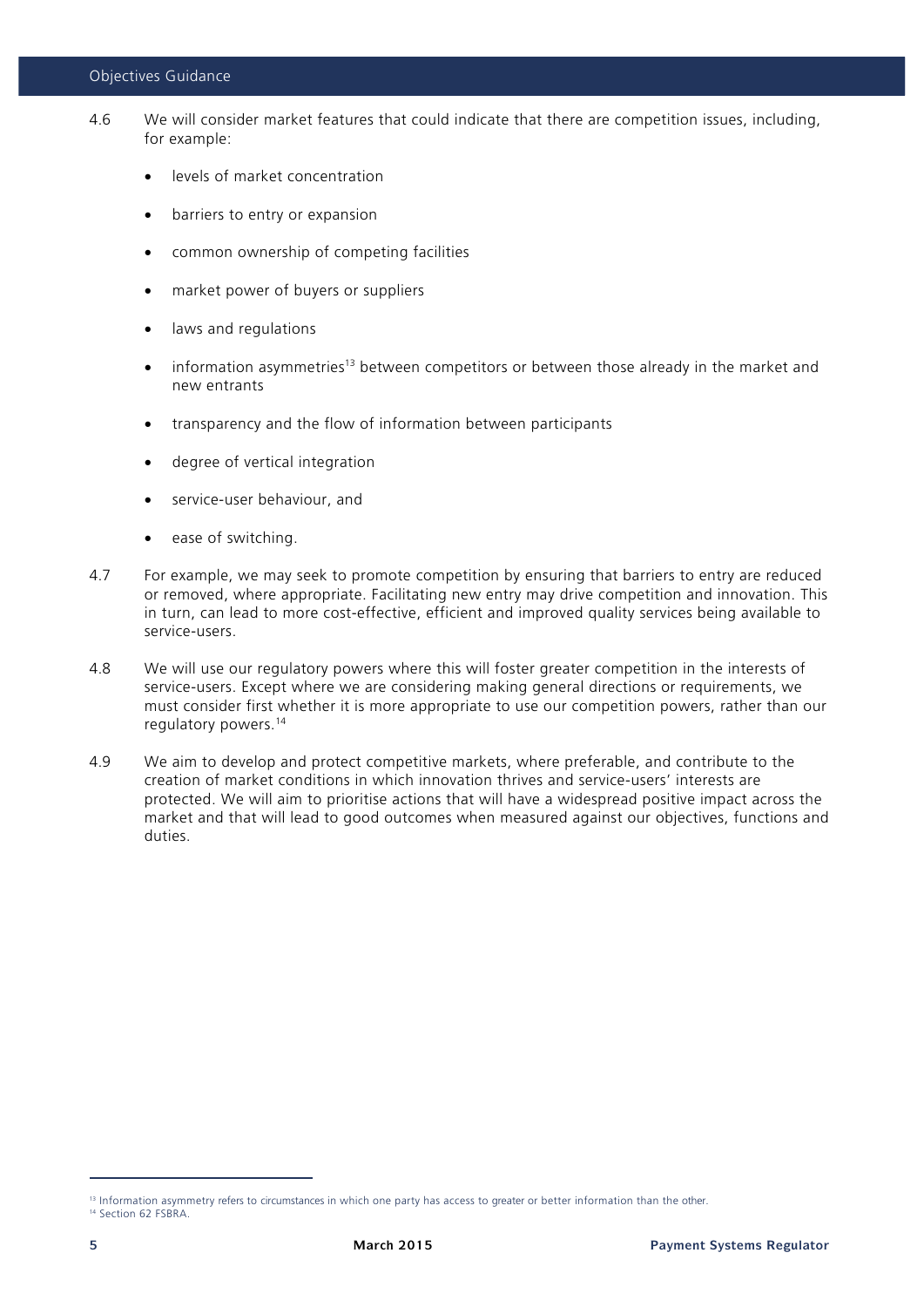# **5. Our innovation objective**

- 5.1 Our innovation objective is to promote the development of, and innovation in, payment systems and infrastructure to be used to operate payment systems in the interests of service-users. The purpose of this objective is to improve the quality, efficiency and economy of payment systems. This means services that are more responsive to service-users' needs and better systems that are accessible, easy to use, and cost-effective to operate and use.
- 5.2 Our role is not to innovate, but to encourage and support industry, and to help create the conditions in which innovation can flourish. We will only seek to promote innovation that is in the interests of service-users.
- 5.3 We will work with industry to ensure there are adequate opportunities and the right incentives for firms to innovate. This will involve assessing, among other things:
	- barriers to innovation including laws and regulations
	- standards and interoperability
	- apportionment of risk
	- access to payment systems
	- costs of investment
	- technological requirements (e.g. the need for both the payer and the payee to have the right technology)
	- the need for scale of take-up in order for an innovation to be successful (network effects).
- 5.4 In most cases, competitive markets drive innovation. We appreciate, however, that, given the existence of network effects, participants may sometimes need to collaborate to develop innovations, for example the collaboration that was needed to develop Paym.
- 5.5 Innovations in payment systems may come from firms outside the financial services sector, such as technology and hardware providers. We want to facilitate such innovation where we can, where it brings greater competition and benefits to service-users.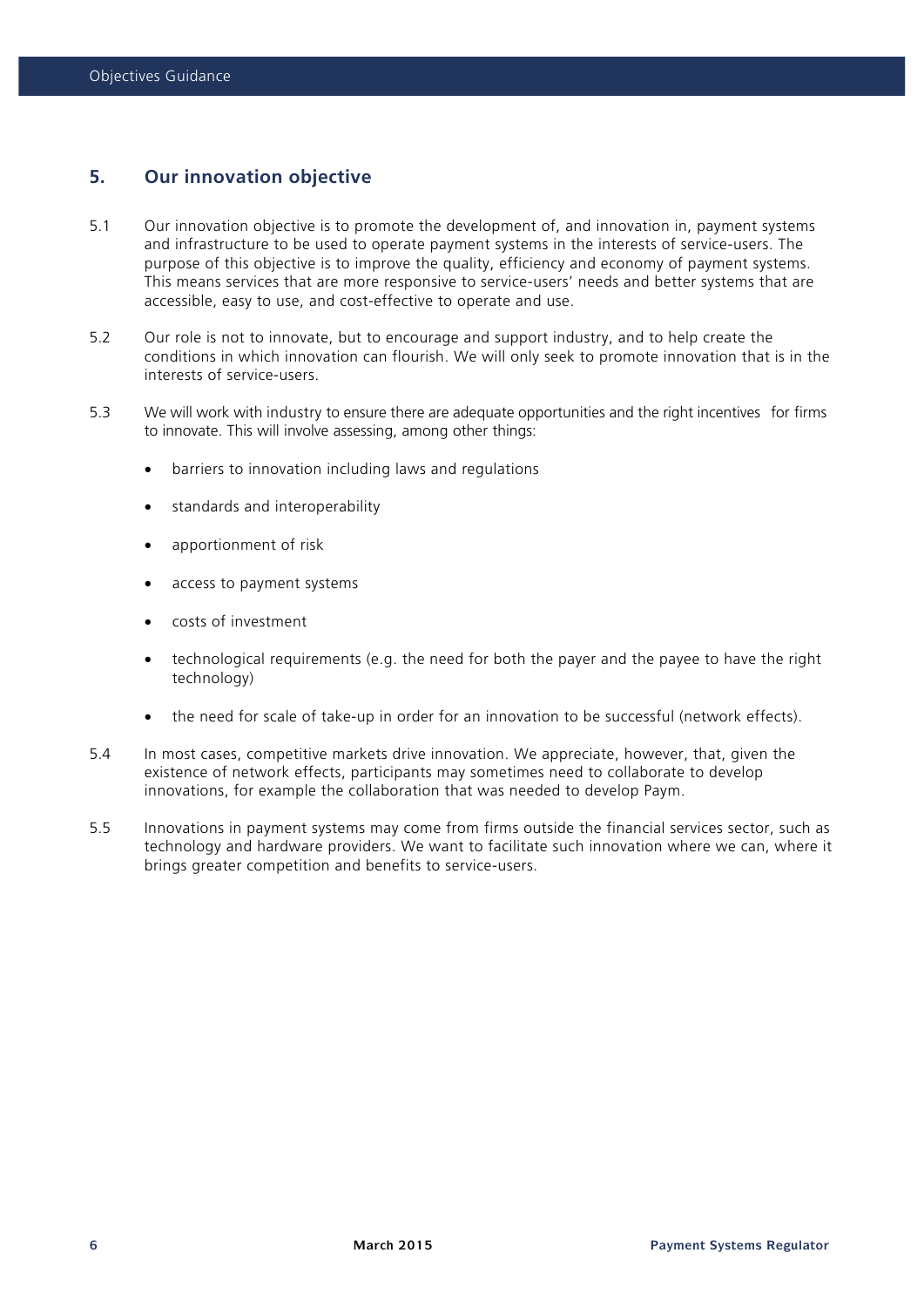## **6. Our service-user objective**

- 6.1 Improving how payment systems are operated for service-users is at the heart of everything we do and is central to our competition and innovation objectives. We understand this to mean that payment systems should be operated and developed to take account of, and promote, the interests of service-users. This means we expect existing services to be improved and new, better services to be developed.
- 6.2 We expect payment systems to offer service-users choice, to be responsive in meeting their diverse needs, and to create opportunities for PSPs to bring innovative services to market. They should be high quality, good value, efficient and cost-effective, while offering a reliable, secure and stable service.
- 6.3 We will assess how well payment systems and services provided by payment systems are working for service-users by seeking their views and expect industry participants to raise issues and concerns with us. In addition, we have set up a PSR Panel which has representation from serviceusers.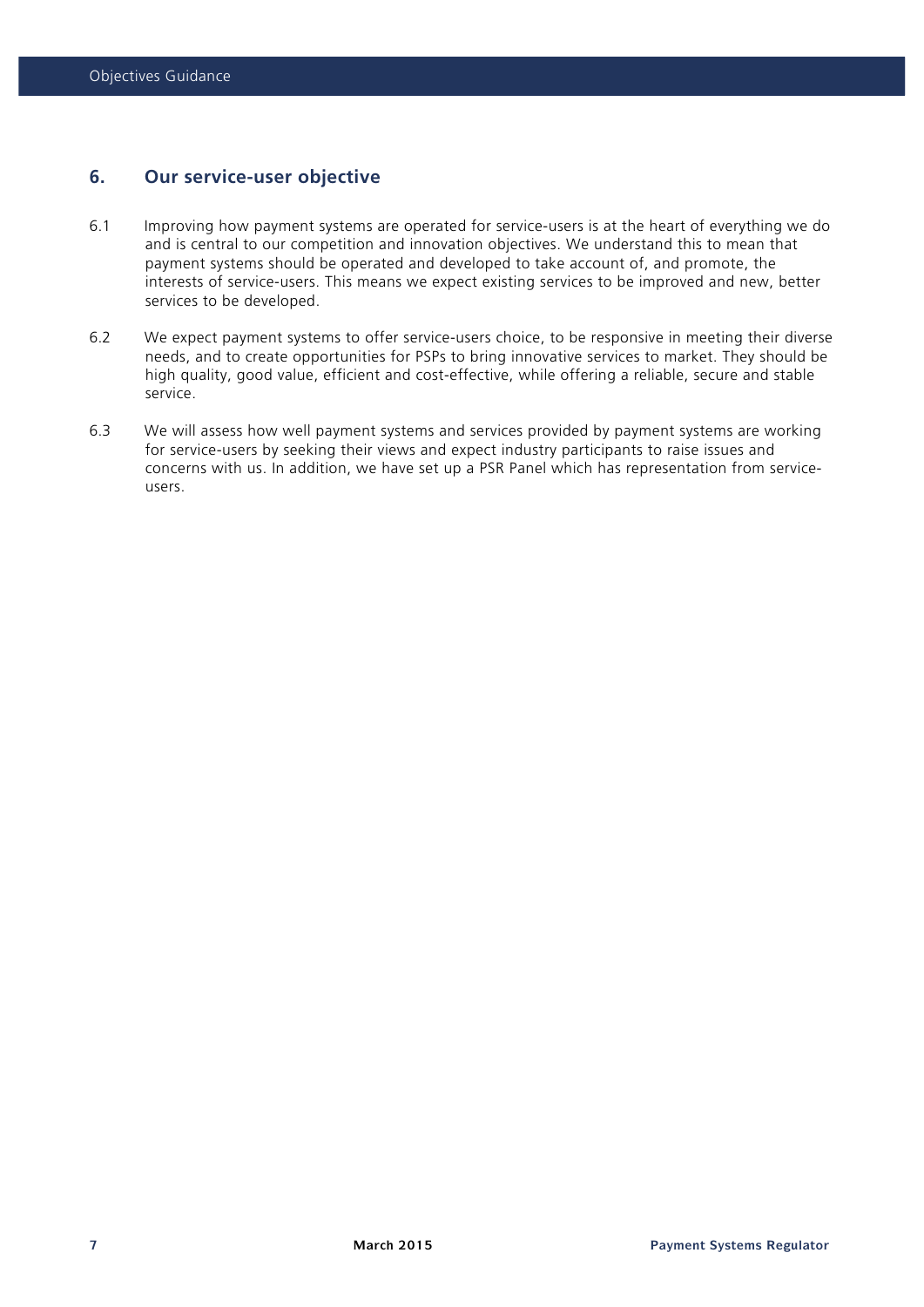#### **7. Our regulatory powers**

- 7.1 We have a range of powers over participants in regulated payment systems to support our functions. We can:
	- require or prohibit a specific action or set standards<sup>15</sup>
	- require Operators to establish or change rules of payment systems, require them to notify us of changes, or require that they get our approval before making rule changes<sup>16</sup>
	- on application, require the Operator of a regulated payment system or a PSP with Direct Access to it, to grant access to that system<sup>17</sup>
	- change the fees, charges, terms and conditions, or terms of access that Operators or PSPs impose on their customers<sup>18</sup>
	- require the disposal of an interest in the Operator of a requiated payment system<sup>19</sup>
	- provide guidance<sup>20</sup>
	- conduct market reviews
	- consider applications and complaints.<sup>21</sup>
- 7.2 We have a range of enforcement, information gathering and investigation powers. We can:
	- require information or documents to be provided to  $us^{22}$
	- require an Operator, Infrastructure Provider or PSP, or appoint a skilled person, to provide a report on any matter relating to their participation in a regulated payment system<sup>23</sup>
	- investigate a potential compliance failure or the nature, behaviour or state of the business of an Operator, Infrastructure Provider or PSP of a regulated payment system, or appoint someone else to do so $24$
	- appoint an investigator, who can require someone who has relevant information to attend an interview, or produce information or documents. 25
- 7.3 A compliance failure<sup>26</sup> occurs when a participant in a regulated payment system does not comply with any of the following:
	- one of our directions under section 54 FSBRA
	- one of our requirements regarding systems rules under section 55 FSBRA

<sup>&</sup>lt;sup>15</sup> Section 54 FSBRA.

<sup>&</sup>lt;sup>16</sup> Section 55 FSBRA. <sup>17</sup> Section 56 FSBRA.

<sup>18</sup> Section 57 FSBRA.

<sup>&</sup>lt;sup>19</sup> Section 58 FSBRA.

<sup>20</sup> Section 96 FSBRA.

<sup>21</sup> Sections 56, 57 and 68 FSBRA.

<sup>22</sup> Section 81 FSBRA.

<sup>23</sup> Section 82 FSBRA.

<sup>&</sup>lt;sup>24</sup> Sections 83 and 84 FSBRA. <sup>25</sup> Section 85 FSBRA.

<sup>&</sup>lt;sup>26</sup> Section 71 FSBRA.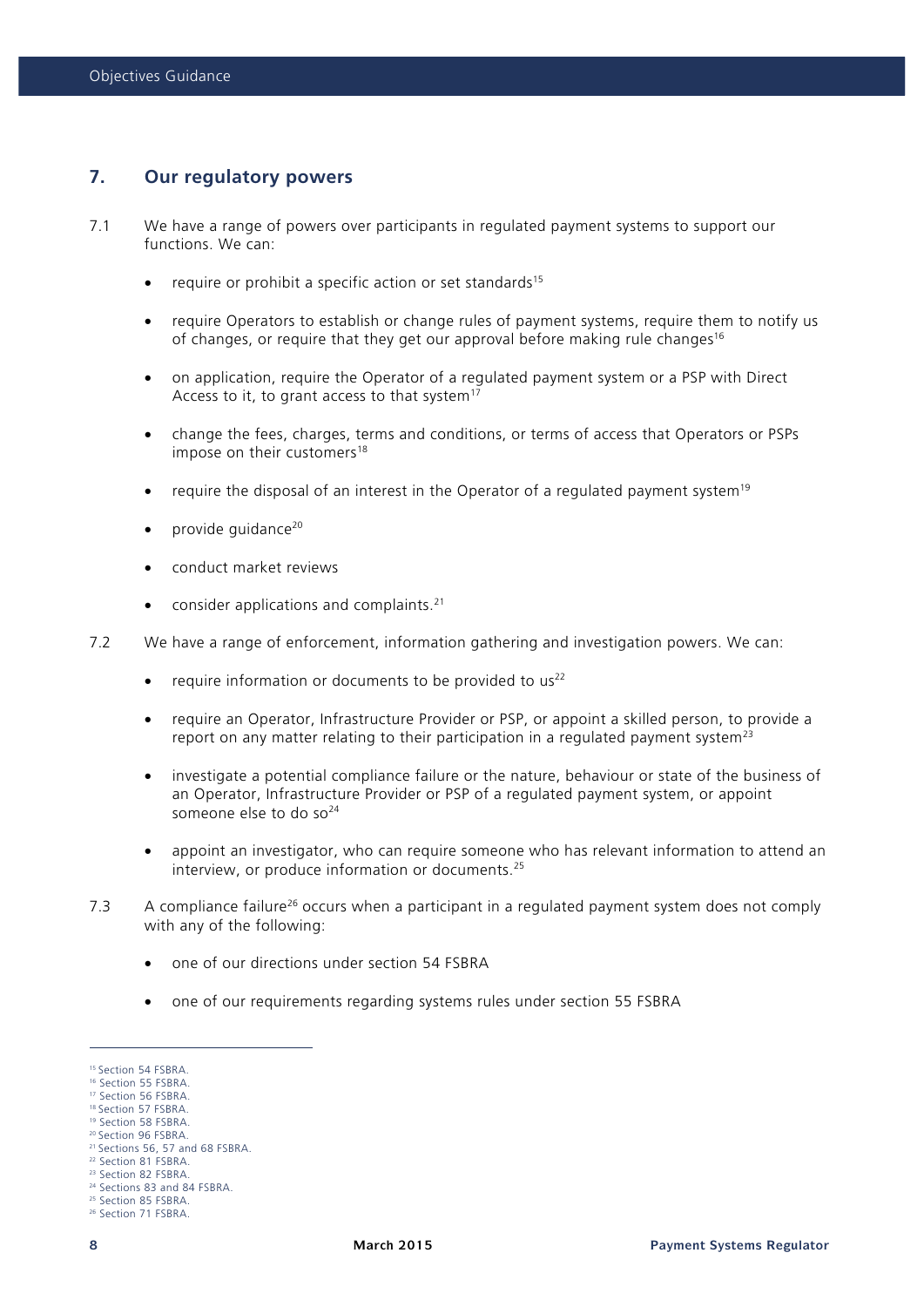- one of our requirements granting direct or indirect access to a relevant payment system under section 56 FSBRA.
- 7.4 We can use our enforcement processes to investigate a compliance failure, to publish a finding that there has been a compliance failure, to impose a penalty and to seek a court injunction, where appropriate.
- 7.5 We can also issue directions to order specific remedial action to be taken.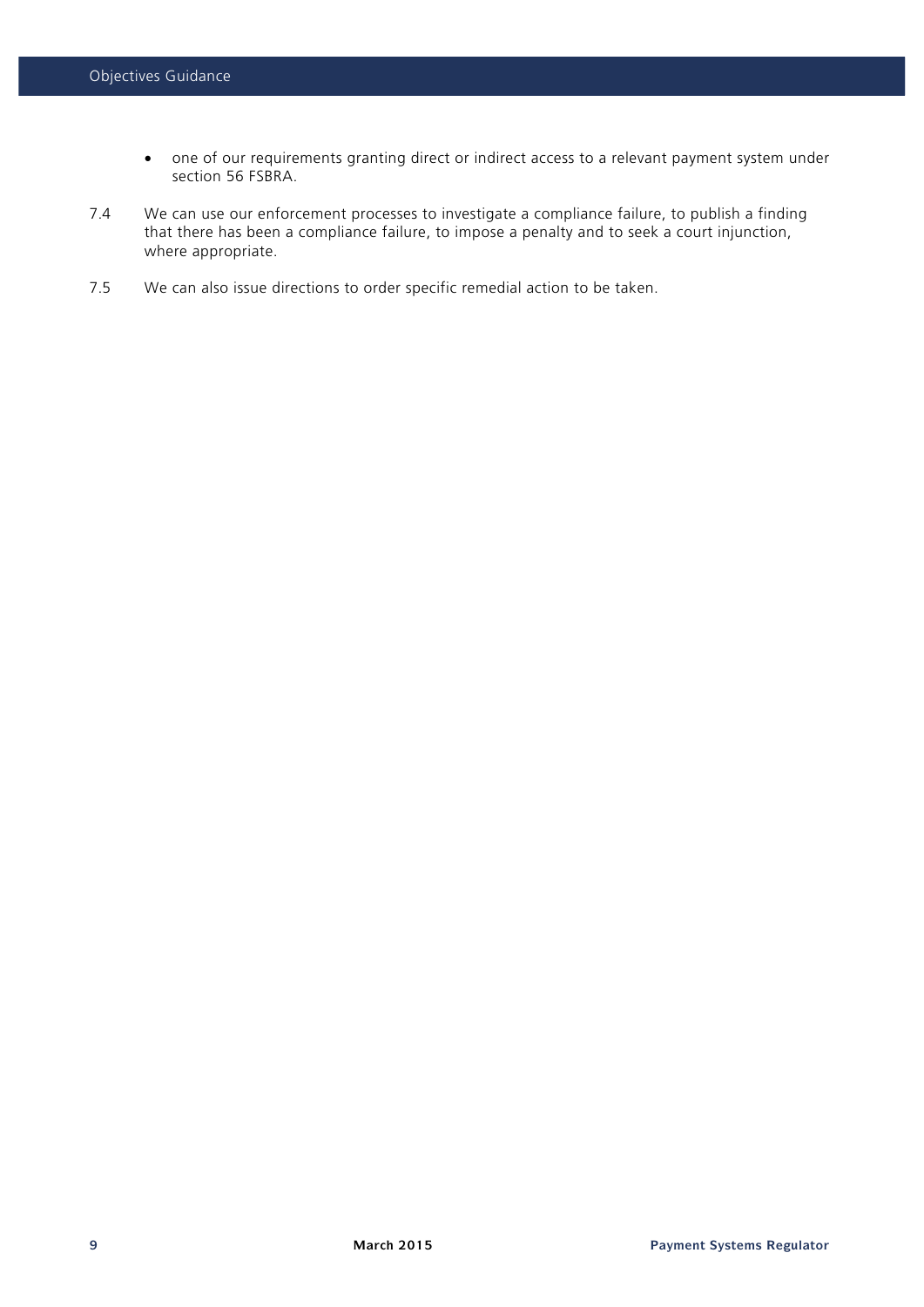# **8. Our competition powers**

- 8.1 We also have the power to investigate and enforce infringements of UK and EU competition law<sup>27</sup> and we can carry out market studies.
- 8.2 Where we conclude that a market is not working well, we have the option of using our competition powers to refer this market to the Competition and Markets Authority (CMA) for more detailed investigation (a market investigation reference).

<sup>&</sup>lt;sup>27</sup> Chapters I and II of the UK Competition Act 1998, and Articles 101 and 102 of the Treaty on the Functioning of the European Union.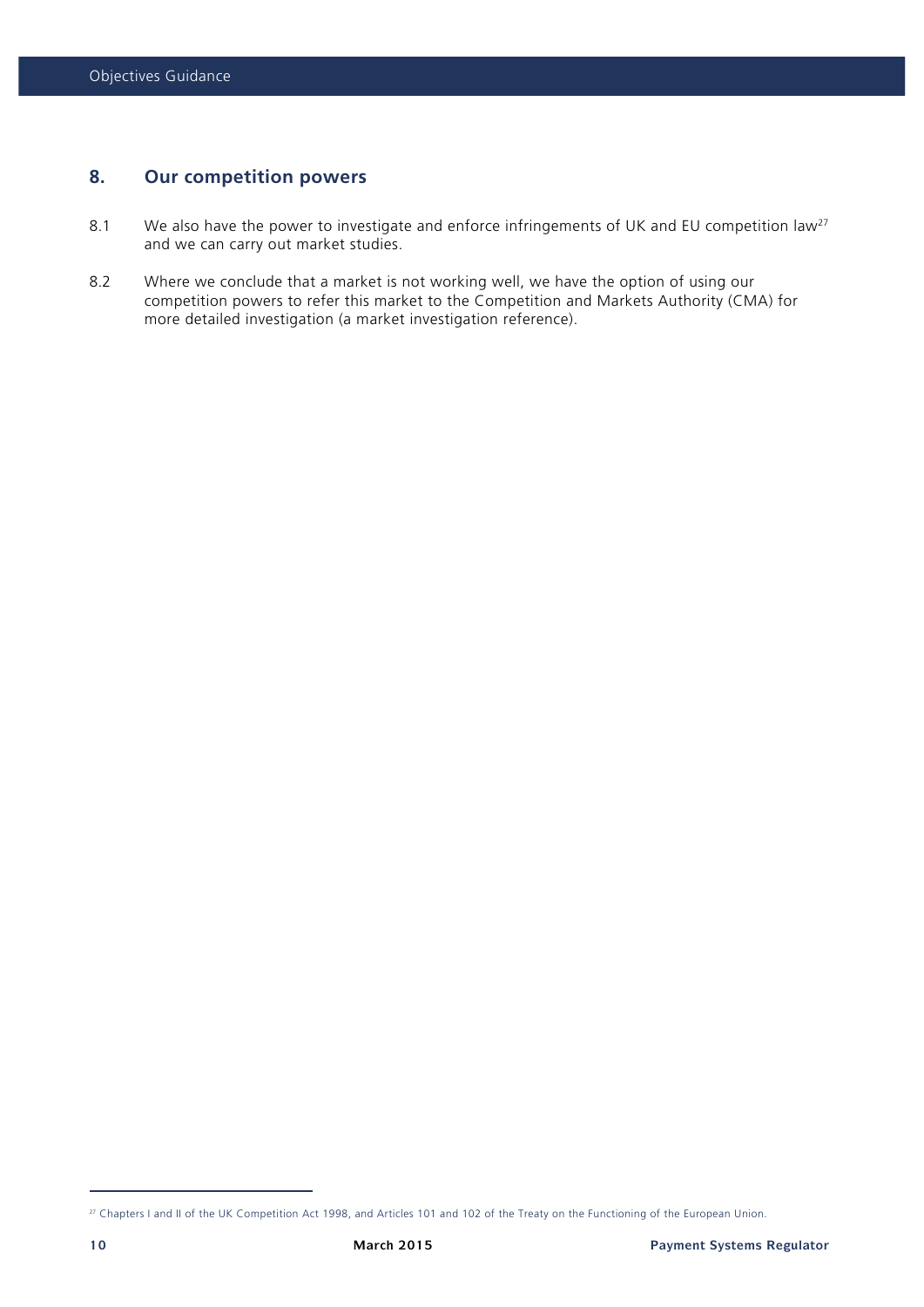# **9. How we will interact with other authorities**

9.1 We will work with other authorities to ensure that our activities are consistent with, and do not duplicate, those of others. This will involve working closely with authorities involved in UK financial regulation and the enforcement of competition law.

# **Financial authorities**

- 9.2 We will work with the Bank, the Prudential Regulation Authority (PRA), the Financial Conduct Authority (FCA) and the European Commission. The FCA and European Commission also enforce competition law (see paragraphs 9.7 and 9.8 below).
- 9.3 Some of the payment systems that we expect to be designated for regulation by us are also overseen by the Bank, which:
	- Oversees payment systems that have been 'recognised' by the Treasury under the Banking Act 2009 to protect and enhance financial stability. The systems we expect to regulate and that have been recognised are the following interbank payment systems: Bacs, CHAPS, FPS and Visa.
	- Determines whether to approve applications for a payment system to be 'designated' under the European Directive on Settlement Finality in Payment and Securities Settlement Systems (Directive 98/26/EC) (SFD). The systems we expect to regulate and that are designated under SFD are the following interbank payment systems: Bacs, C&CC, CHAPS and FPS. Designated systems benefit from certain protections from the normal operation of insolvency law.<sup>28</sup>
- 9.4 The FCA and the PRA are collectively responsible for the prudential supervision of financial services firms. The firms that are regulated by the FCA or the PRA from a prudential perspective are also subject to conduct regulation by the FCA. Some of the firms the FCA and PRA regulate will be participants<sup>29</sup> in regulated payment systems and will therefore also be regulated by us.
- 9.5 We have agreed a Memorandum of Understanding with the FCA, the Bank and the PRA, which sets out how we intend to work together.
- 9.6 Concerns about financial services firms that do not relate to payment systems or services provided by payment systems will usually be handled by the FCA and/or the PRA, as appropriate.

#### **Competition authorities**

- 9.7 On competition matters, we will work with the CMA, the European Commission and other competition authorities (particularly the FCA) to promote competition in the market for payment systems and the markets for services provided by payment systems. We will also participate in forums such as the UK Competition Network, the UK Regulators Network, the EU Competition Network and the International Competition Network.
- 9.8 We intend to enter into a Memorandum of Understanding with the CMA, which will set out how we intend to work together. We will also issue guidance on how we intend to use our concurrent competition law powers.

<sup>&</sup>lt;sup>28</sup> For more information on the Bank's supervisory work, please refer to its website

http://www.bankofengland.co.uk/financialstability/Pages/fmis/supervisory\_app/supervisoryapproach.aspx.

<sup>&</sup>lt;sup>29</sup> Financial services firms that use regulated payment systems to carry out payment services will come within the definition of participants since they will be PSPs.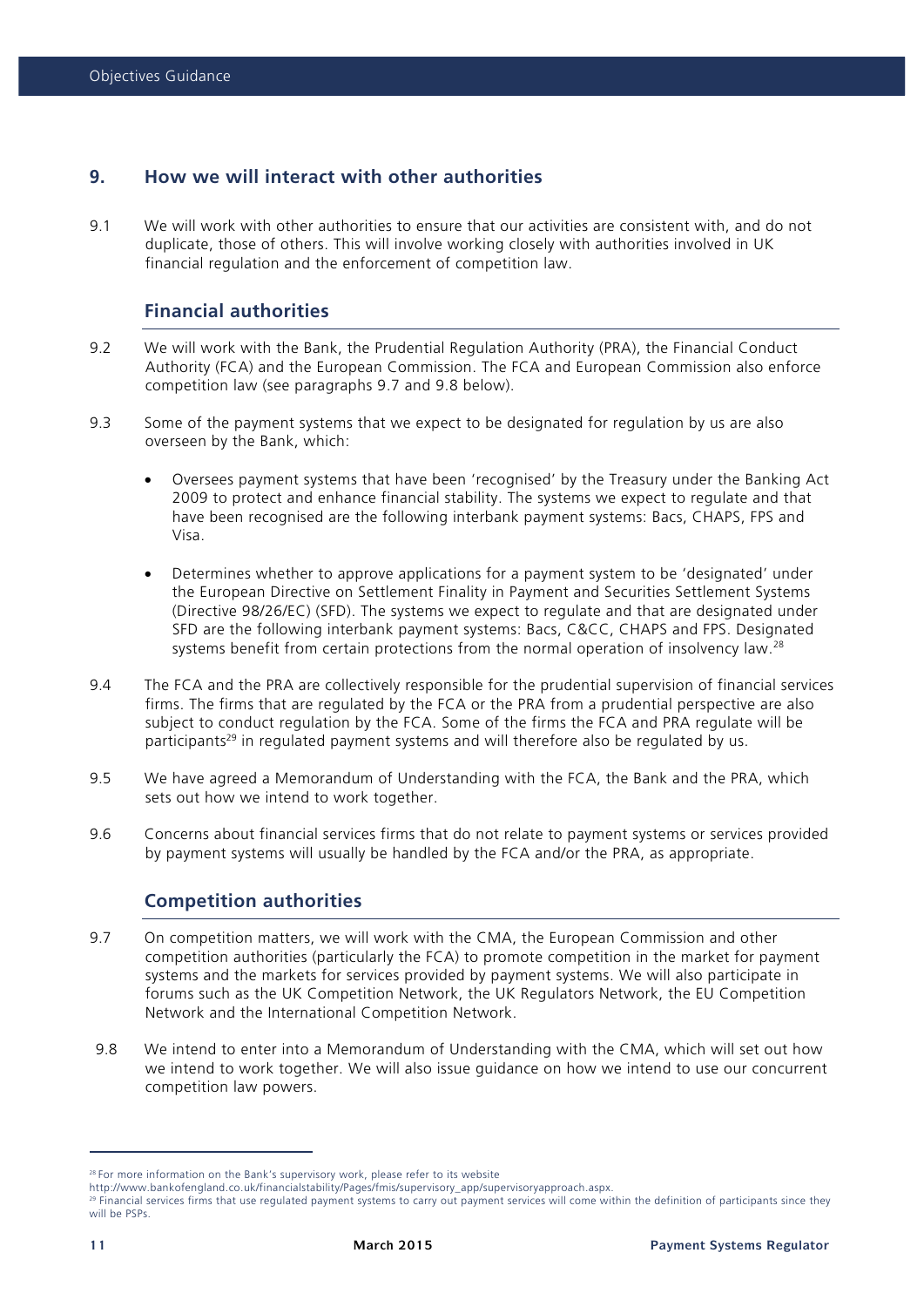# **10. Our regulatory principles**

10.1 When discharging our general functions<sup>30</sup>, we are required to have regard to the regulatory principles<sup>31</sup> set out below. The general functions include the function of determining the general policy and principles by reference to which we perform our particular functions. Under each regulatory principle we set out how we may take that principle into account when exercising our functions. We will provide a discussion of our regulatory principles whenever we conduct a formal consultation.

#### **Efficiency and economy**

*The need to use the resources of the PSR in the most efficient and economic way.*

- 10.2 As we state in our Administrative Priority Framework, we will take resource implications into consideration when making decisions such as whether to open an investigation and how we respond to applications about disputes, including applications we receive under section 56 and 57 FSBRA, and more generally in deciding how we allocate our resources to policy initiatives and work.
- 10.3 Where appropriate we will engage with other regulators to try to ensure that we coordinate our activities and do not impose unnecessary burdens on participants.

#### **Proportionality**

*The principle that a burden or restriction which is imposed on a person, or on the carrying on of an activity, should be proportionate to the benefits, considered in general terms, which are expected to result from the imposition of that burden or restriction.*

- 10.4 In making judgements in this area, we will take into account the costs to participants and serviceusers. One of the techniques we may use to ensure proportionality is a cost-benefit analysis of our proposed regulatory requirements. Where we do not carry out a cost-benefit analysis, we will still seek to take into account, in general terms, the likely impact of our proposed course of action on participants and service-users and whether it is proportionate to the objective of that course of action.
- 10.5 In some instances we may engage with the participants and service-users likely to be affected by our proposals in order to assess their likely impact, either informally or as part of a formal consultation.

#### **Sustainable growth**

*The desirability of sustainable growth in the economy of the United Kingdom in the medium or long term.*

10.6 When carrying out our general functions, we will consider the impact of our action on economic growth. Our vision is to ensure that the UK's payment systems are innovative and responsive to the interests of service-users which should support sustainable growth in the UK economy.

# **Responsibility of service-users**

*The general principle that those who use services provided by payment systems should take responsibility for their decisions.* 

<sup>30</sup> The general functions are set out in section 49(4) FSBRA. They are: the function of giving of general directions (section 54 FSBRA), the function of giving general guidance (section 96 FSBRA) and the function of determining the general policy and principles by reference to which it performs particular functions. 31 Section 53 FSBRA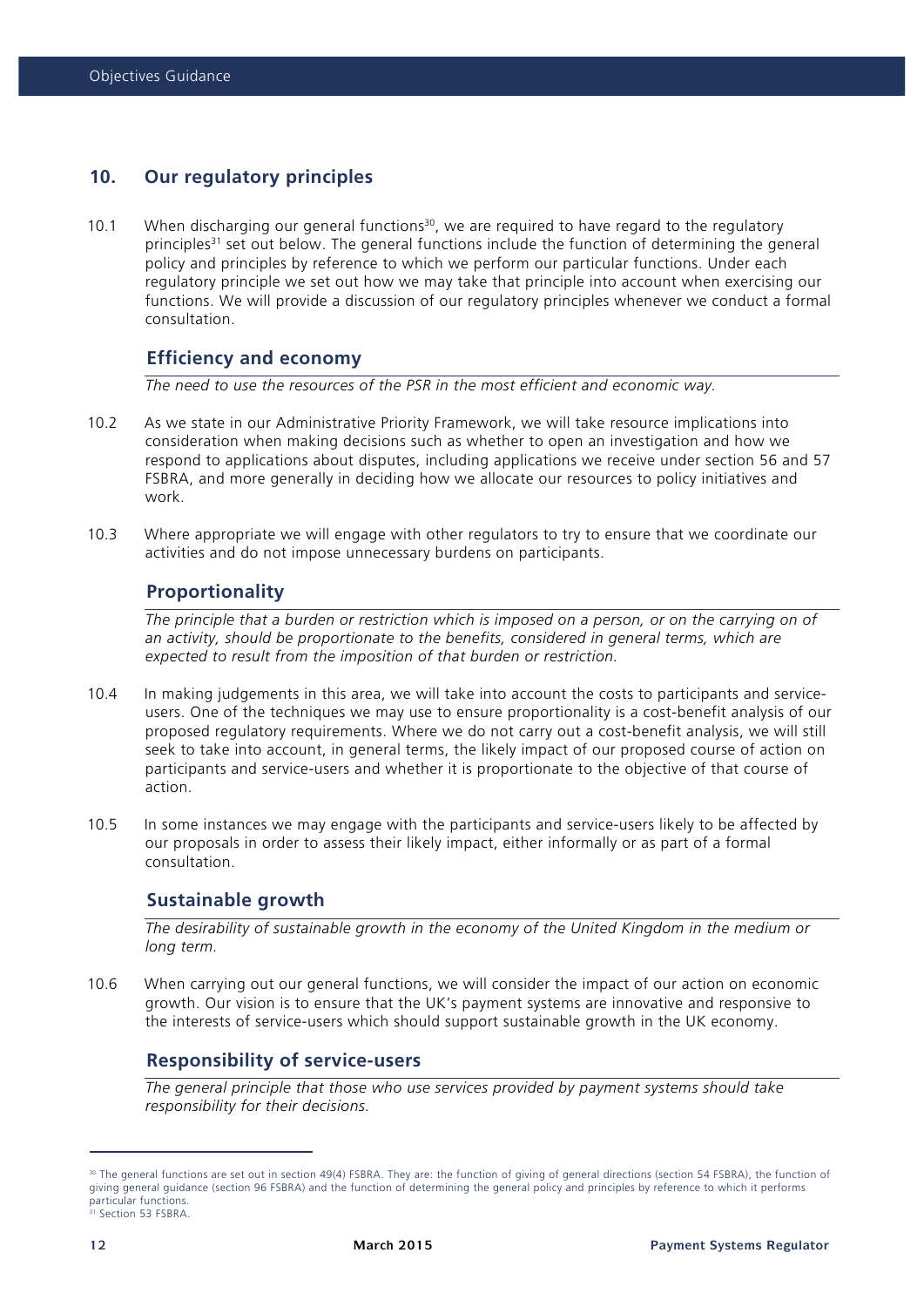10.7 As set out above, service-users are a priority for us, in particular due to our service-user objective. However we will not protect service-users where this is inappropriate, for example where they have made poor commercial decisions.

#### **Responsibility of senior management**

*The responsibilities of the senior management of persons subject to our requirements, including those affecting persons who use services provided by payment systems, in relation to compliance with those requirements.*

10.8 We expect senior management to ensure compliance at all levels of their organisation. We do not expect senior management to adopt a 'tick box' approach to compliance or to delegate their compliance responsibility. We will seek to take these considerations into account when exercising our general functions and, where appropriate, we may require that certain decisions are made by the management body of a participant.

# **Recognising the differences in the businesses carried on by different participants**

*The desirability where appropriate of the PSR exercising its functions in a way that recognises differences in the nature of, and objectives of, businesses carried on by different persons subject to our requirements.*

- 10.9 We appreciate that the definition of participants in payment systems encompasses a broad category of businesses (including payment system operators, large credit institutions, small payment service providers and infrastructure providers).
- 10.10 We will seek to recognise differences where they exist and will tailor our measures appropriately. For example, we will take into account the size and financial position of a participant when setting a financial penalty for a compliance failure. Further details can be found in our Penalties Guidance.
- 10.11 Where a general direction applies to all participants or a specified category of participant, we recognise that there may be different ways in which a participant may comply with that requirement in order to achieve the required outcome, taking into account the nature and extent of its business activities.

#### **Openness and disclosure**

*The desirability in appropriate cases of the PSR publishing information relating to persons on whom we impose requirements, or requiring such persons to publish information, as a means of contributing to the advancement of our objectives.*

10.12 Where appropriate, we will use disclosure of information to contribute to the advancement of our objectives. For example, we may publish information about disputes, complaints and enforcement decisions to help other participants understand our expectations and in the case of enforcement decisions, to deter other participants from committing similar compliance failures or infringements.

# **Transparency**

*The principle that the PSR should exercise its functions as transparently as possible.*

10.13 We recognise the importance of being open and accessible to both participants and service-users. We will seek to be as transparent as possible in terms of how we carry out our functions. For example, we have published guidance on our policies and procedures and other regulatory tools. We will be guided by the principle that there should be a presumption towards transparency unless there are compelling regulatory, legal or other reasons to the contrary.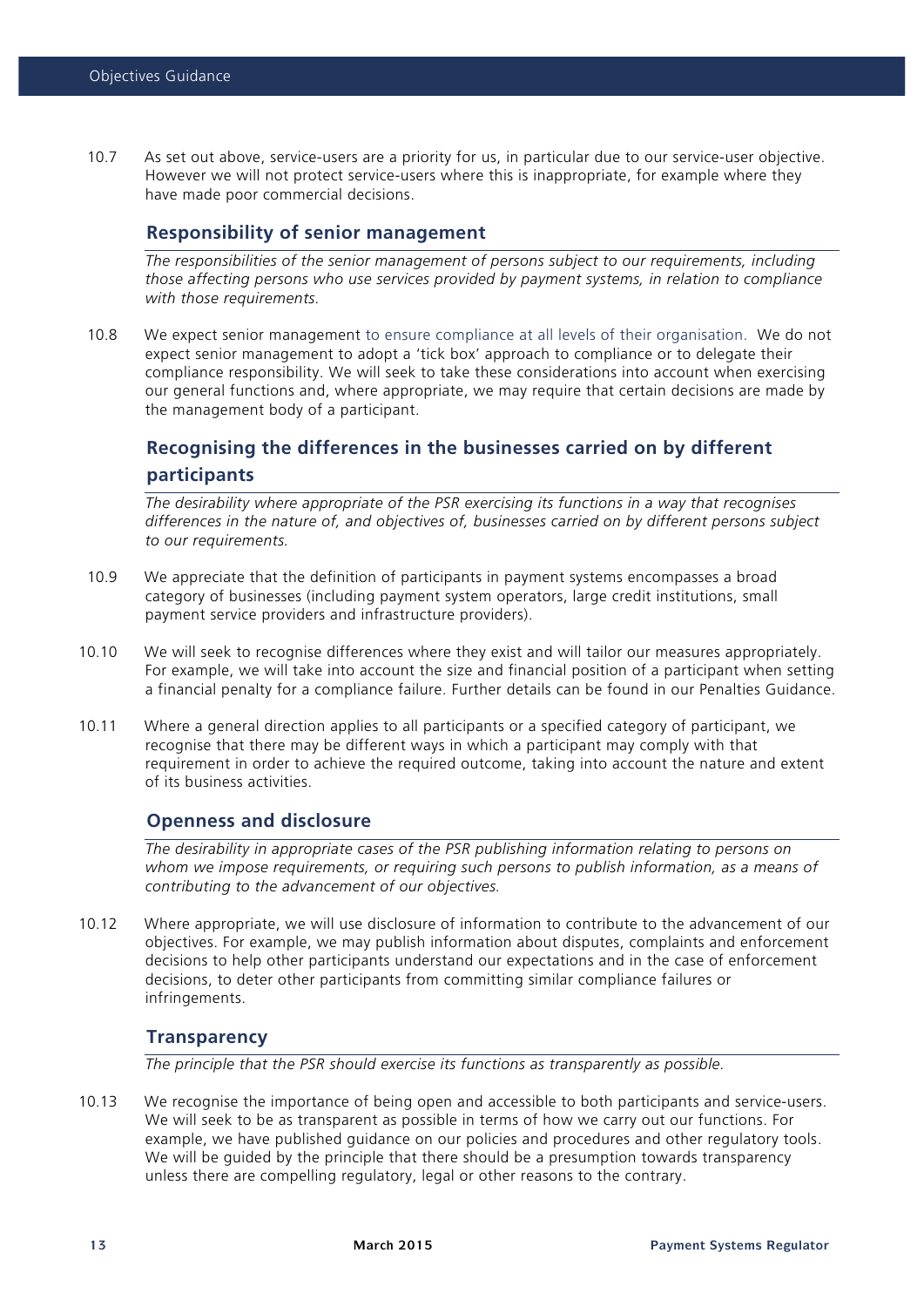# **APPENDIX 1 – FSBRA provisions concerning objectives**

## **Financial Services (Banking Reform) Act 2013**

#### **49 Regulator's general duties in relation to payment systems**

- (1) In discharging its general functions relating to payment systems the Payment Systems Regulator must, so far as is reasonably possible, act in a way which advances one or more of its payment systems objectives.
- (2) The payment systems objectives of the Payment Systems Regulator are—
	- (a) the competition objective (see section 50),
	- (b) the innovation objective (see section 51), and
	- (c) the service-user objective (see section 52).
- (3) In discharging its general functions relating to payment systems the Payment Systems Regulator must have regard to—
	- (a) the importance of maintaining the stability of, and confidence in, the UK financial system,
	- (b) the importance of payment systems in relation to the performance of functions by the Bank of England in its capacity as a monetary authority, and
	- (c) the regulatory principles in section 53.
- (4) The general functions of the Payment Systems Regulator relating to payment systems are—
	- (a) its function of giving general directions under section 54 (considered as a whole),
	- (b) its functions in relation to the giving of general guidance under section 96 (considered as a whole), and
	- (c) its function of determining the general policy and principles by reference to which it performs particular functions.

#### **50 The competition objective**

- (1) The competition objective is to promote effective competition in—
	- (a) the market for payment systems, and
	- (b) the markets for services provided by payment systems, in the interests of those who use, or are likely to use, services provided by payment systems.
- (2) The reference in subsection (1) to promoting effective competition includes, in particular, promoting effective competition—
	- (a) between different operators of payment systems,
	- (b) between different payment service providers, and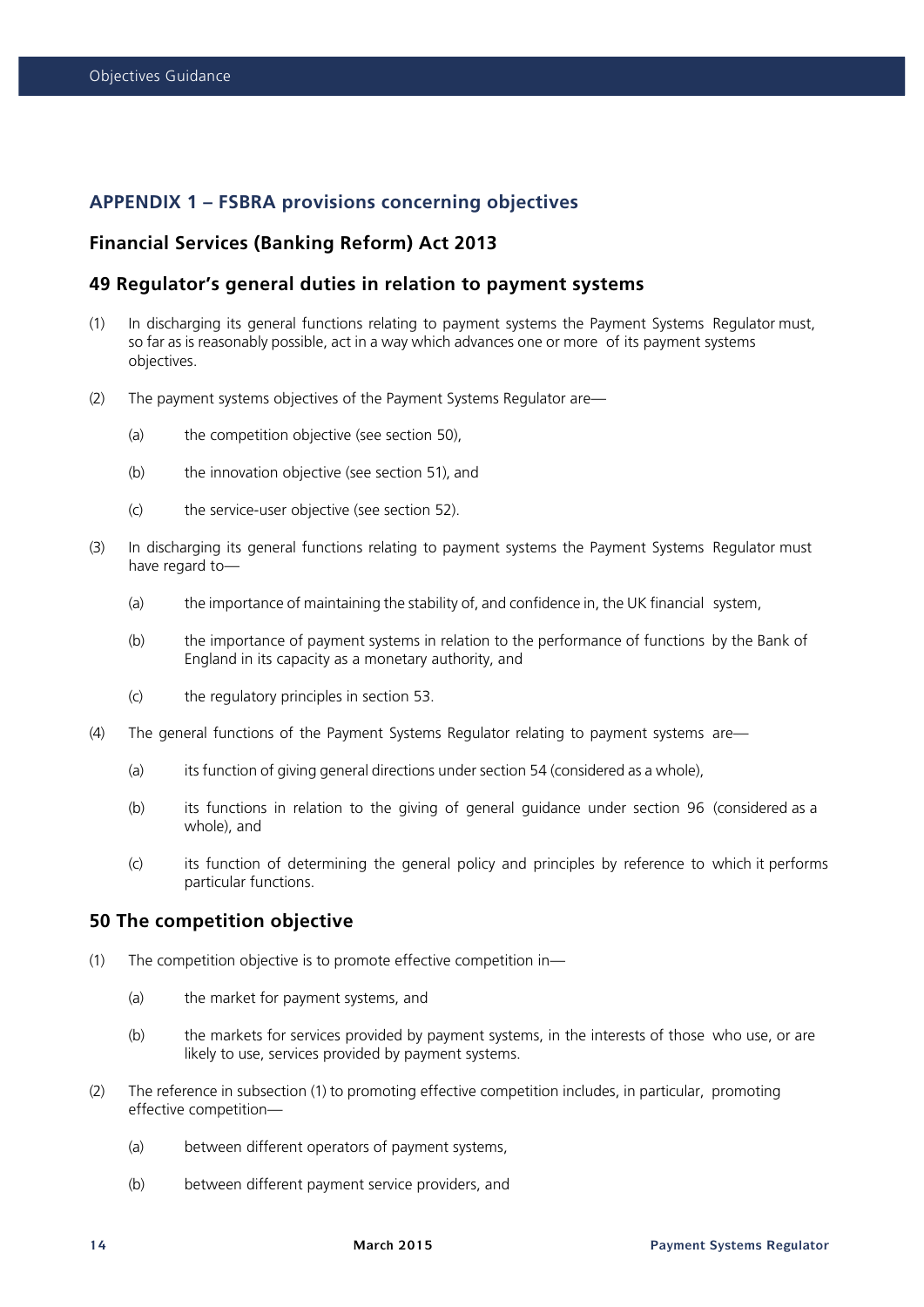- (c) between different infrastructure providers.
- (3) The matters to which the Payment Systems Regulator may have regard in considering the effectiveness of competition in a market mentioned in subsection (1) include—
	- (a) the needs of different persons who use, or may use, services provided by payment systems;
	- (b) the ease with which persons who may wish to use those services can do so;
	- (c) the ease with which persons who obtain those services can change the person from whom they obtain them;
	- (d) the needs of different payment service providers or persons who wish to become payment service providers;
	- (e) the ease with which payment service providers, or persons who wish to become payment service providers, can provide services using payment systems;
	- (f) the ease with which payment service providers can change the payment system they use to provide their services;
	- (g) the needs of different infrastructure providers or persons who wish to become infrastructure providers;
	- (h) the ease with which infrastructure providers, or persons who wish to become infrastructure providers, can provide infrastructure for the purposes of operating payment systems;
	- (i) the needs of different operators of payment systems;
	- (j) the ease with which operators of payment systems can change the infrastructure used to operate the payment systems;
	- (k) the level and structure of fees, charges or other costs associated with participation in payment systems;
	- (I) the ease with which new entrants can enter the market:
	- (m) how far competition is contributing to the development of efficient and effective infrastructure for the purposes of operating payment systems;
	- (n) how far competition is encouraging innovation.

#### **51 The innovation objective**

- (1) The innovation objective is to promote the development of, and innovation in, payment systems in the interests of those who use, or are likely to use, services provided by payment systems, with a view to improving the quality, efficiency and economy of payment systems.
- (2) The reference in subsection (1) to promoting the development of, and innovation in, payment systems includes, in particular, a reference to promoting the development of, and innovation in, infrastructure to be used for the purposes of operating payment systems.

# **52 The service-user objective**

The service-user objective is to ensure that payment systems are operated and developed in a way that takes account of, and promotes, the interests of those who use, or are likely to use, services provided by payment systems.